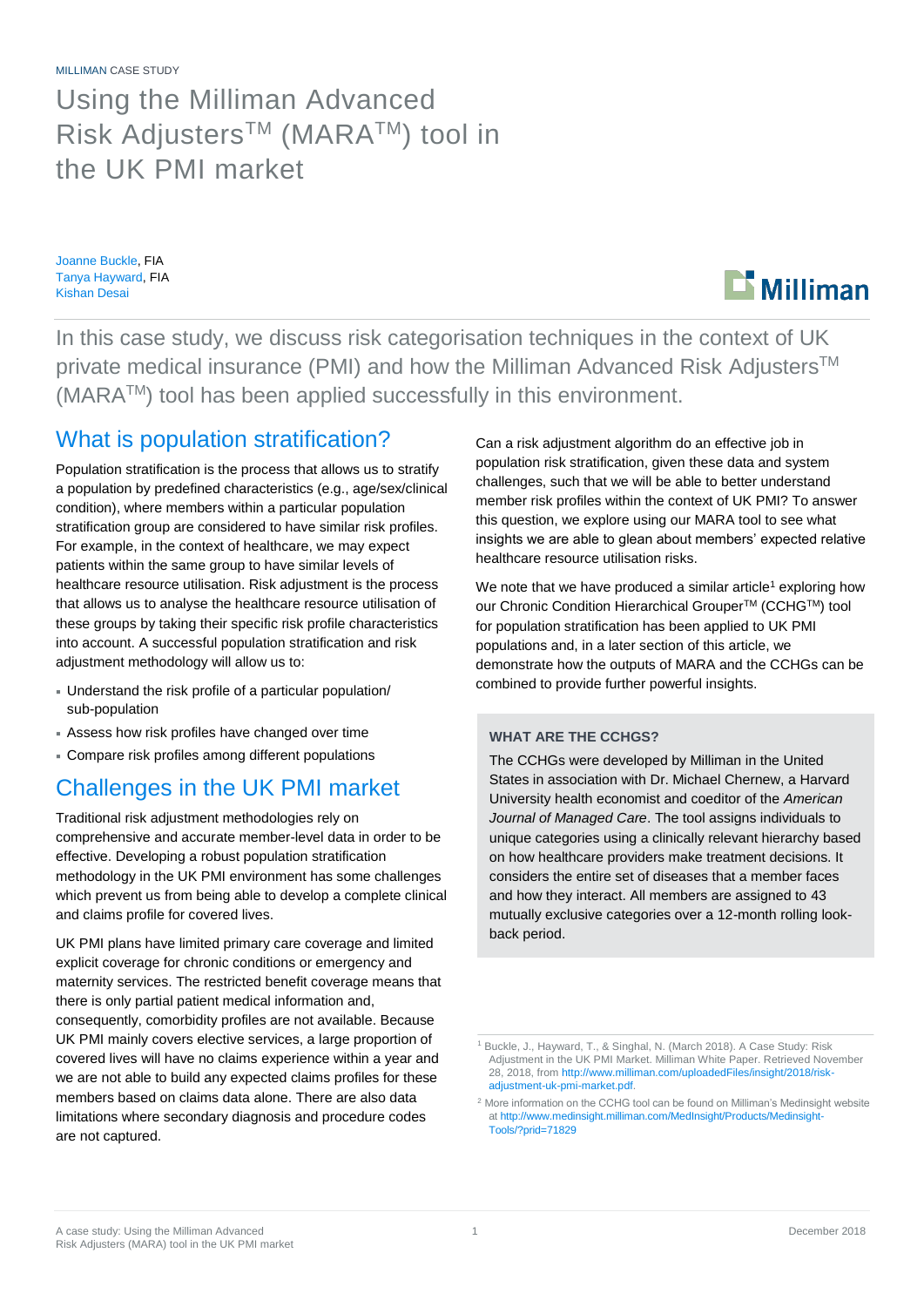### The four key questions

Before embarking on any population stratification process, we ask ourselves the following four key questions, defined by Lisa Iezzoni in *Risk Adjustment for Measuring Healthcare Outcomes*, <sup>3</sup> shown in Figure 1.

#### **FIGURE 1: THE FOUR KEY QUESTIONS**

| <b>QUESTION</b>                 | <b>EXAMPLE ANSWERS</b>                                                                                            |
|---------------------------------|-------------------------------------------------------------------------------------------------------------------|
| <b>Risk of what</b><br>outcome? | High claims experience, mortality, hospital<br>admission or readmission.                                          |
| Over what<br>timeframe?         | One year, hospital admission or clinical<br>episode.                                                              |
| For what<br>population?         | Entire membership, clinical definition, regional<br>stratification or member characteristic such as<br>age group. |
| For what<br>purpose?            | Disease management programme, alternative<br>reimbursement, provider profiling or clinical<br>analysis.           |

# MARA tool

MARA is a population stratification tool that uses longitudinal data assets and advanced statistical methods to calculate a total risk score per member in the population being considered. The total risk score represents the expected overall healthcare resource utilisation for each member relative to the average member in the population. This risk score can be further broken down into inpatient, outpatient, physician, emergency, pharmacy (Rx) and other service categories. These results can also be used to calculate each member's likelihood of hospitalisation within a 12-month period. In addition, MARA produces output summarising each member's clinical conditions as well as whether and how they contribute to the overall risk score.

### **MARA IN ACTION**

The healthcare resource utilisation for this particular policyholder is expected to be 3.48 times as great as the average policyholder in the population. This risk score is made up of subcomponent risk scores for each major service category to allow for more detailed analysis at this level. We are able to garner further clinical insights by understanding the composition of the risk score by clinical condition and determining what contribution each clinical condition that the member has makes to the total risk score.



| Conditions driving risk score of 3.48 |                            |  |  |
|---------------------------------------|----------------------------|--|--|
| Condition                             | Contribution to risk score |  |  |
| Glaucoma                              | 77.1%                      |  |  |
| Back Sprain or Strain                 | 22.9%                      |  |  |
| Entropion                             | $0.0\%$                    |  |  |
| Keratosis                             | $0.0\%$                    |  |  |

<sup>3</sup> Iezzoni, L. (2012). Risk Adjustment for Measuring Healthcare Outcomes, Fourth Edition.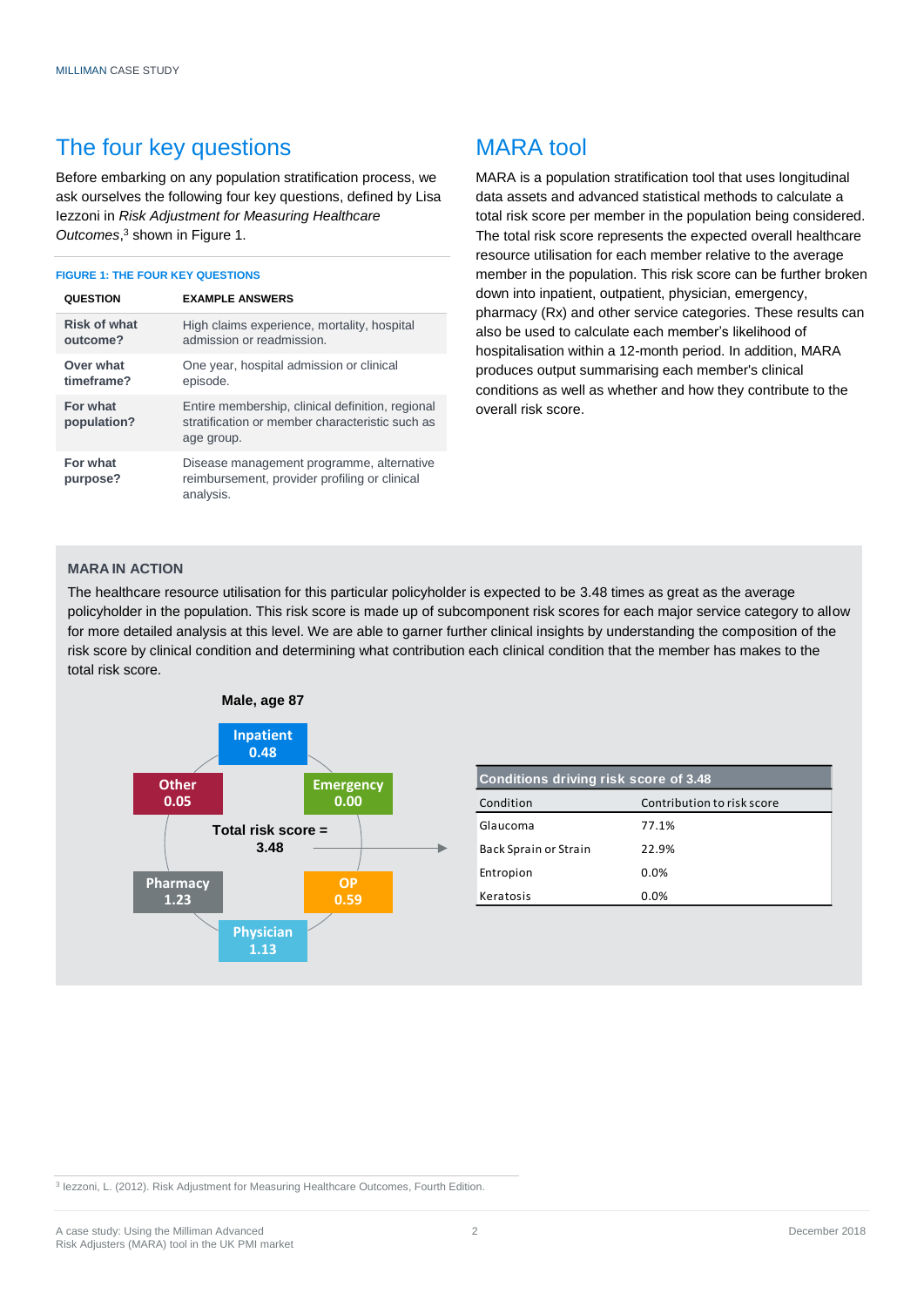| <b>FIGURE 2: MARA AND THE FOUR KEY QUESTIONS</b> |                                                                                                                                                                                                                                                                       |  |  |
|--------------------------------------------------|-----------------------------------------------------------------------------------------------------------------------------------------------------------------------------------------------------------------------------------------------------------------------|--|--|
| <b>KEY QUESTION</b>                              | <b>APPLICATION OF MARA</b>                                                                                                                                                                                                                                            |  |  |
| <b>Risk of what outcome?</b>                     | Healthcare resource utilisation and cost                                                                                                                                                                                                                              |  |  |
| Over what timeframe?                             | One year                                                                                                                                                                                                                                                              |  |  |
| For what population?                             | Can be applied to entire population or subpopulation                                                                                                                                                                                                                  |  |  |
| For what purpose?                                | Provider profiling, evaluating return on investment of care management programmes, disease<br>management, clinical analysis, informing benefit design and product development processes,<br>developing population budgets and alternative reimbursement arrangements. |  |  |

#### Returning to our four questions, MARA can be applied in the following way:

### Meaningful results

We used our UK PMI Health Cost Guidelines™ (HCGs<sup>4</sup>) data to conduct a feasibility study and found that the data was of sufficient quality and granularity to apply the MARA tool.

Although the MARA tool has been calibrated on a sample of US commercial data, it has produced a robust set of meaningful results when applied to UK PMI data. In the US, an independent study by the Society of Actuaries found that MARA was the best-performing risk adjuster, with the most predictive power, when compared to other risk adjustment tools available in the market.<sup>5</sup> A future possibility for the tool is to develop a UK-calibrated version, which would likely lead to additional performance gains.

MARA has three types of predictive models which are selected according to the purpose of the exercise and the data available. The DxAdjuster is run solely on medical claims data, the RxAdjuster is run solely on prescription drugs data and the CxAdjuster is run using a combination of medical claims and prescription drugs data.

Each of these three models can be run on a concurrent or prospective basis. The concurrent model calculates the expected resource use in the 12-month base period, based on the claims inputs, while the prospective model predicts resource use in the

12-month period following the lag period, based on the 12-month base year claims inputs. For our purposes, we have opted to use the MARA DxAdjuster Concurrent model due to the lack of prescription drugs coverage and data in the UK PMI market. Although the DxAdjuster model does not use prescription drugs data as an input, it produces an Rx risk score based on demographic and claims data.

MARA calculates a risk score for each member included in the population that relates that person's expected healthcare resource utilisation and cost—expressed as per member per month (PMPM) costs—to the population average. For ease of interpretation, these risk scores are grouped into categories ranging from very low to very high.

Assessing the distribution of members and cost by risk band, shown in Figure 3, we see that MARA produces results that we would expect to see from a successful population stratification exercise. That is, we are able to identify the small proportion of high-risk members who are responsible for a large proportion of costs and to differentiate them from the large proportion of lower-risk members responsible for a substantially smaller proportion of costs.

<sup>4</sup> Milliman UK PMI HCGs are a tool for modelling healthcare cost and utilisation by service categories based on data we collected from PMI contributors in 2015. This data covers several million life-years for the analysis period (2012-2015).

<sup>5</sup> Society of Actuaries (2016). Accuracy of Claims-Based Risk Scoring Models. Retrieved November 28, 2018, from [https://www.soa.org/Files/Research/research-2016](https://www.soa.org/Files/Research/research-2016-accuracy-claims-based-risk-scoring-models.pdf) [accuracy-claims-based-risk-scoring-models.pdf.](https://www.soa.org/Files/Research/research-2016-accuracy-claims-based-risk-scoring-models.pdf)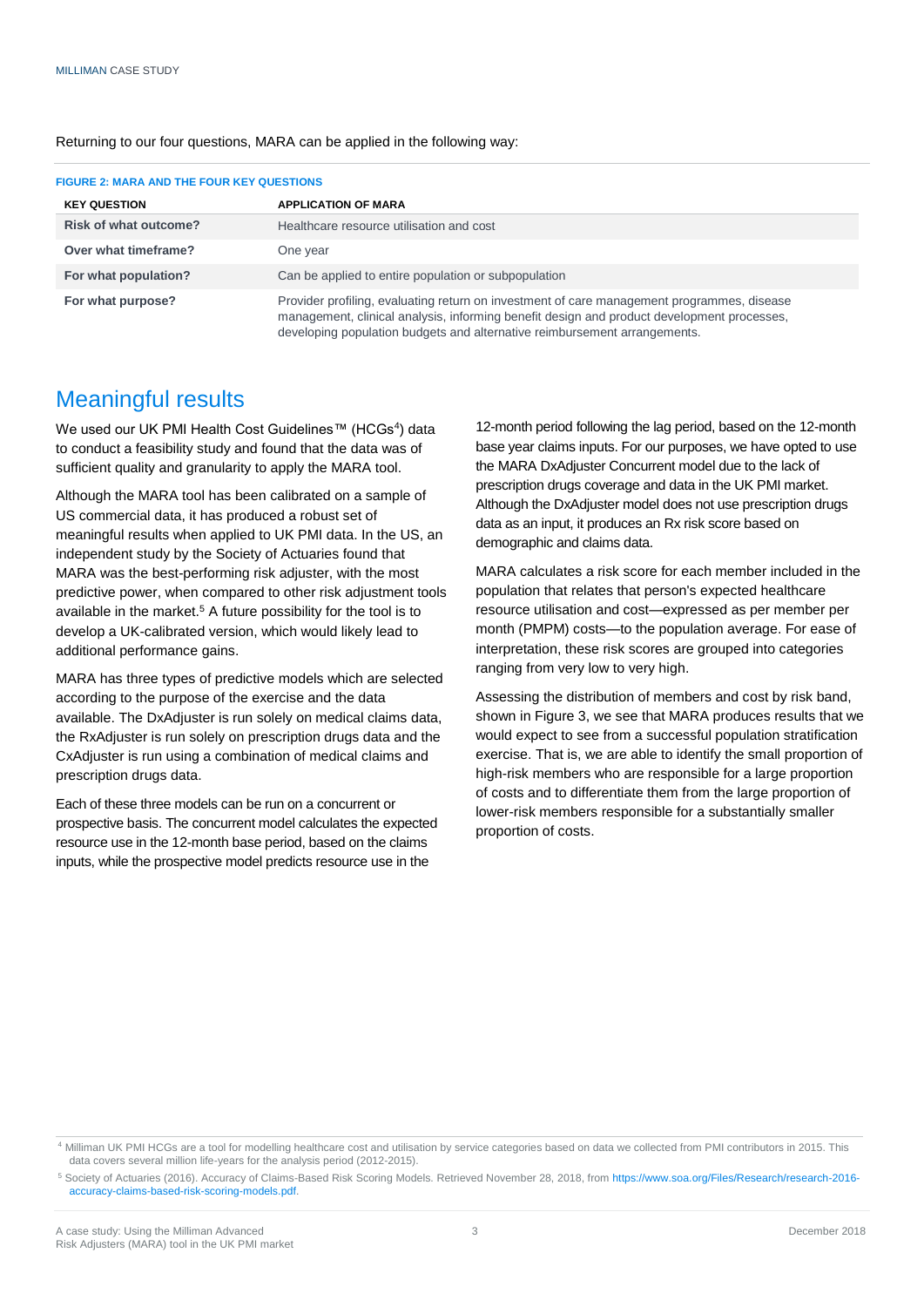

#### **FIGURE 3: DISTRIBUTION OF MEMBERS AND COSTS BY MEMBERS' RISK SCORES, 2014**



Using additional data categories, the tool can provide useful insights and results validation to help explain the relationships between a member's risk score and other relevant factors.

MARA is able to successfully consider clinical and demographic data inputs and synthesise them into a single, meaningful risk score to accurately categorise members' risk levels. For example, in the charts in Figures 4 and 5 we observe the resulting MARA risk scores by age band and location compared to PMPM costs observed in each grouping. The MARA risk score results we observe within each of these

categories follow a similar pattern to what we would expect. We observe an increase in average risk score as age increases as well as higher risk scores in London and the South East of England compared to other regions.

These insights can be applied in a multitude of areas. For example, in provider and hospital profiling initiatives, we could compare the overall risk profile of patients by hospital group to draw meaningful comparisons when benchmarking hospital cost and service mix.



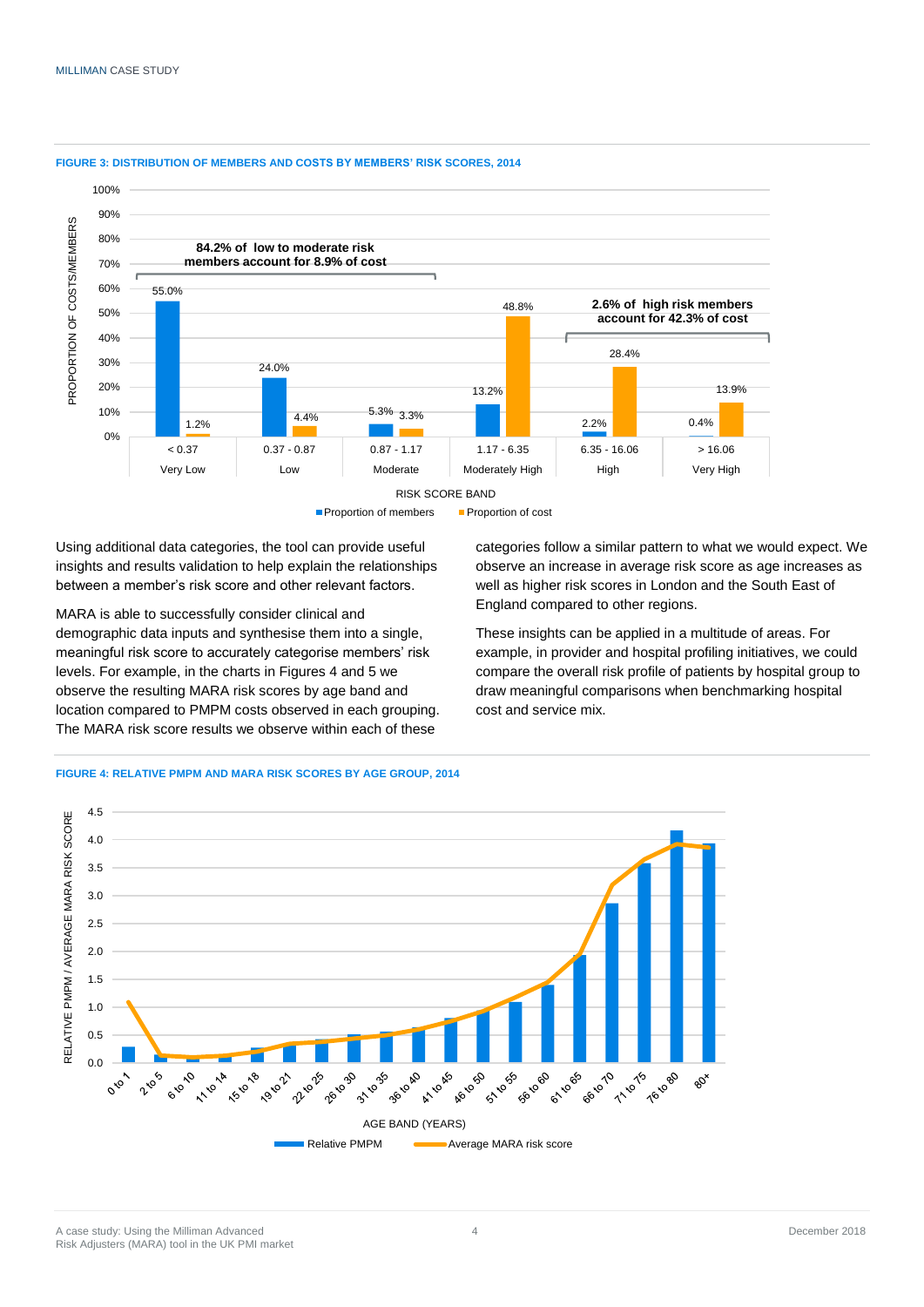

#### **FIGURE 5: RELATIVE PMPM AND MARA RISK SCORE BY LOCATION, 2014**

# Combined power of MARA and CCHGs

By combining the MARA tool with the CCHGs, we amplify the power of our risk stratification approach as it allows us to investigate the following:

- 1. MARA risk scores for each CCHG category.
- 2. Variation and distribution of MARA risk scores within each CCHG category.

In Figure 6, we illustrate how we are able to calculate the average MARA risk score within CCHG categories and how they broadly follow the patterns we would expect (i.e., higherranking CCHG categories generally have higher risk scores,

fewer members and higher proportions of costs compared to lower-ranking CCHG categories).

Note that this expectation would not apply strictly across all categories and we would not necessarily expect a strictly downward trend of PMPMs as CCHG categories descend in hierarchy ranking, because the CCHGs hierarchy ranking relates to severity of condition and prioritisation of treatment rather than expected cost. These insights could prove useful when designing and monitoring care management programmes, as they would be powerful aids from the early stages of case-finding right through to measuring return on investment (ROI).

#### **FIGURE 6: COMBINED MARA AND CCHG RESULTS FOR TOP 10 CCHGS IN HIERARCHY**

|                                                                                                 | <b>AVERAGE</b><br><b>MARA RISK</b> | <b>PMPM</b><br><b>RELATIVITY</b> | <b>PROPORTION OF</b> | <b>PROPORTION OF</b> |
|-------------------------------------------------------------------------------------------------|------------------------------------|----------------------------------|----------------------|----------------------|
| <b>CCHG</b>                                                                                     | <b>SCORE</b>                       | FACTOR <sup>6</sup>              | <b>COSTS</b>         | <b>MEMBERS</b>       |
| Major psychosis                                                                                 | 4.8                                | 8.3                              | 0.0%                 | 0.0%                 |
| Severe dementia                                                                                 | 6.3                                | 11.2                             | 0.0%                 | 0.0%                 |
| Active cancer, three or more cancers                                                            | 24.7                               | 56.6                             | 3.6%                 | 0.1%                 |
| Active cancer, two cancers                                                                      | 13.6                               | 26.3                             | 7.8%                 | 0.3%                 |
| Active cancer, one cancer                                                                       | 7.0                                | 10.2                             | 19.5%                | 2.0%                 |
| Renal failure, post-transplant                                                                  | 11.0                               | 8.8                              | 0.1%                 | 0.0%                 |
| Severe rheumatic and other connective<br>tissue disease                                         | 7.7                                | 6.4                              | 1.3%                 | 0.2%                 |
| Severe heart failure/transplant/rheumatic heart<br>disease/non-rheumatic valvular heart disease | 6.7                                | 14.9                             | 1.7%                 | 0.1%                 |
| Hemophilia, sickle cell and chronic<br>blood disorders                                          | 8.6                                | 8.8                              | 0.0%                 | 0.0%                 |
| Both coronary artery disease and diabetes                                                       | 12.7                               | 9.0                              | 0.0%                 | 0.0%                 |

<sup>6</sup> PMPM relative to average PMPM for population under consideration.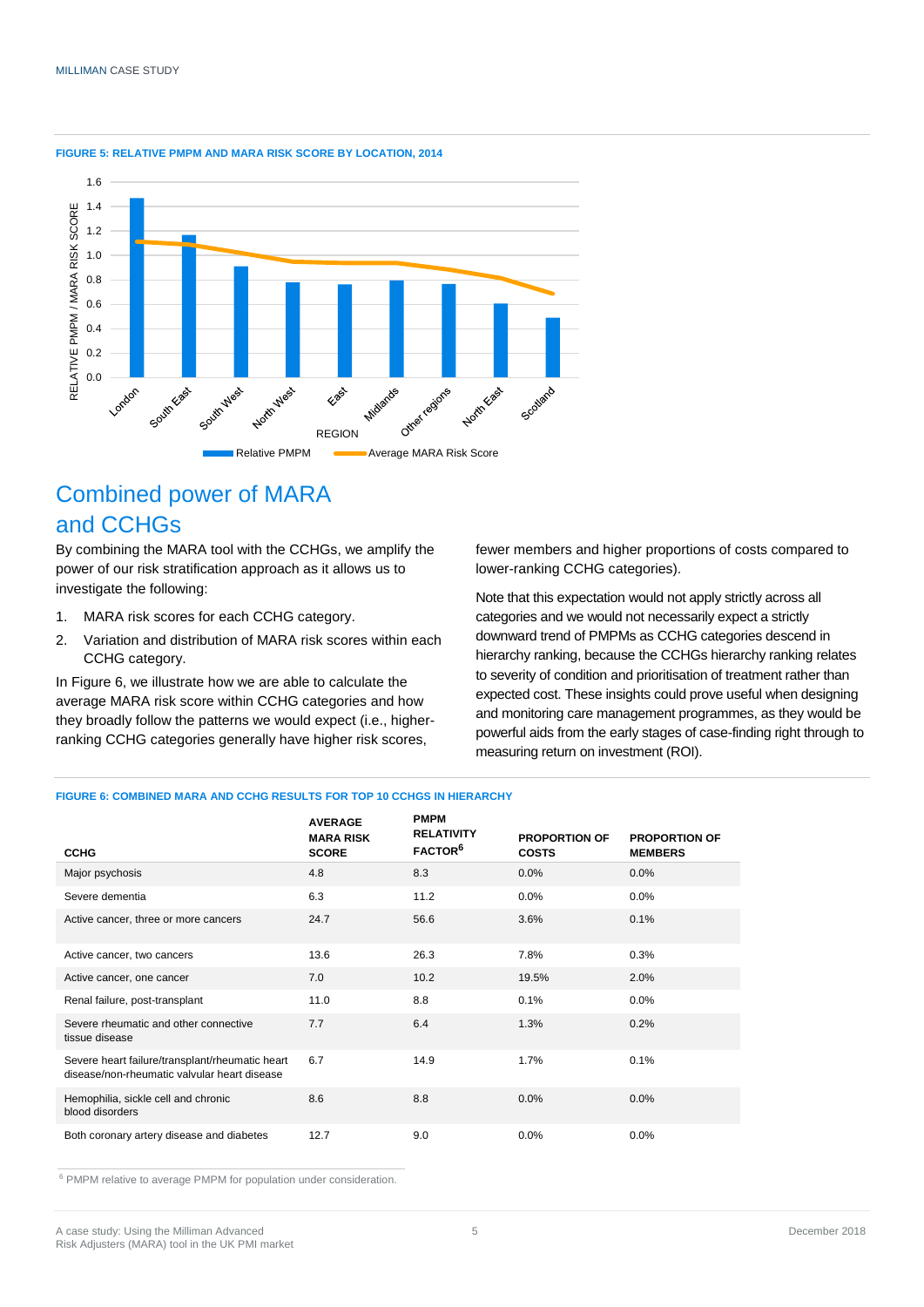

#### **FIGURE 7: AVERAGE MARA RISK SCORE, PROPORTION OF COSTS AND MEMBERS BY CCHG CATEGORY**

## Clinical insights

The value of the MARA tool extends beyond calculated risk scores to meaningful clinical insights. We are able to classify members by each clinical condition they have and summarise them by condition group or chronic status. <sup>7</sup> We are then able to calculate the average MARA risk score within each condition group as well as the relative contribution of conditions to the total risk score.

For example, members with spinal stenosis have an average MARA risk score of 5.5 and, on average, more than half of this score is directly attributable to spinal stenosis. This shows that, on average, members with this condition have a risk score that indicates 'moderately high risk' and when this condition is present, it is a major contributor to the overall risk score. Conversely, members who have had UK PMI claims for headaches are also typically considered moderately high risks but headaches contribute a smaller proportion of their total risk scores—less than 20% of the overall average risk score

of 4.8. This signals that higher-risk members assigned to the headache condition typically have other conditions contributing a greater amount to their overall risk scores. For insurers designing disease management programmes around specific conditions, it is helpful to understand how much future resource for a cohort of members with each condition will be driven by that specific condition and how much by peripheral costs.

Combining the risk scores and clinical outputs from the MARA tool has many potential applications. For example, it could be used in the design of care management or disease management programmes, for case finding or for provider profiling to help identify more efficient providers, to perform clinical analysis and in many other areas where combining relative risk scores with clinical classifications is required. Traditionally insurers have tended to focus on analysis by disease and condition area, rather than on cohorts of distinct patients. This one-dimensional view has limited the cost-effectiveness of management interventions to control costs and utilisation.

<sup>7</sup> Although UK PMI coverage does not typically include chronic conditions, we do sometimes see chronic conditions coded in claims data where members experience acute exacerbations of their chronic conditions.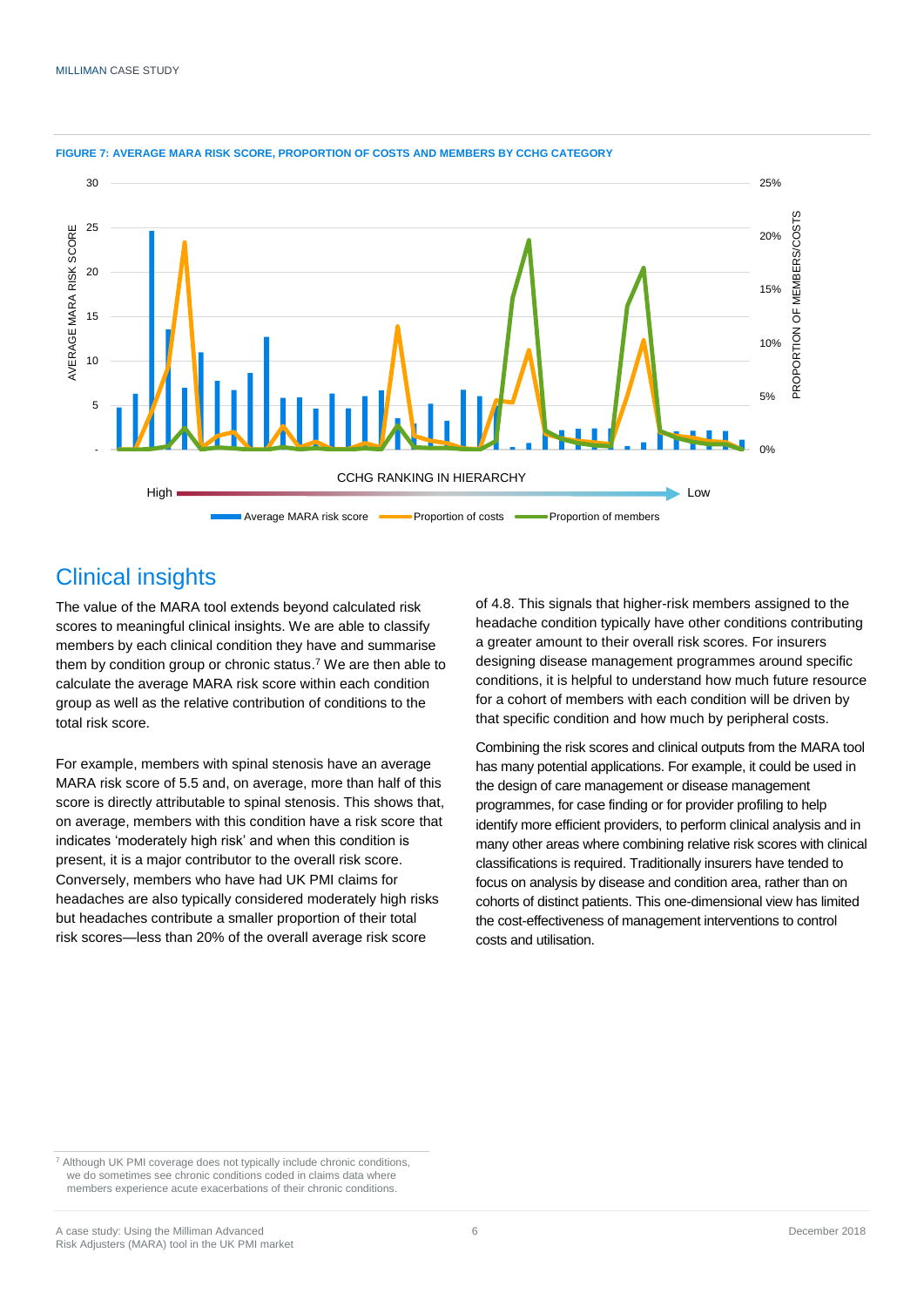| <b>CONDITION</b>                                                          | <b>CONDITION GROUP</b>                                | <b>CHRONIC</b><br><b>INDICATOR</b> | <b>PREVALENCE</b><br><b>RATE PER 1,000</b><br><b>LIVES</b> | <b>AVERAGE MARA</b><br><b>RISK SCORE</b><br><b>WITHIN GROUP</b> | <b>RELATIVE CONTRIBUTION</b><br>OF CONDITION TO TOTAL<br><b>MARA RISK SCORE</b> |
|---------------------------------------------------------------------------|-------------------------------------------------------|------------------------------------|------------------------------------------------------------|-----------------------------------------------------------------|---------------------------------------------------------------------------------|
| <b>Other Derangement</b><br>of Joint                                      | Musculoskeletal<br>System                             | non-chronic                        | 18.6                                                       | 5.1                                                             | 35.3%                                                                           |
| Fatigue, Asthenia<br><b>Other Than Chronic</b><br><b>Fatigue Syndrome</b> | Symptoms, Signs, and<br><b>III-Defined Conditions</b> | non-chronic                        | 17.8                                                       | 5.3                                                             | 0.0%                                                                            |
| Ligament Injury -<br>Other                                                | Musculoskeletal<br>System                             | non-chronic                        | 17.0                                                       | 3.9                                                             | 20.5%                                                                           |
| Arthralgia                                                                | Musculoskeletal<br>System                             | non-chronic                        | 16.6                                                       | 3.4                                                             | 20.6%                                                                           |
| <b>Back Sprain or</b><br><b>Strain</b>                                    | Musculoskeletal<br>System                             | non-chronic                        | 13.4                                                       | 3.3                                                             | 12.1%                                                                           |
| <b>Abdominal Pain</b>                                                     | Symptoms, Signs, and<br><b>III-Defined Conditions</b> | non-chronic                        | 11.5                                                       | 6.1                                                             | 23.0%                                                                           |
| <b>Spinal Stenosis</b>                                                    | Musculoskeletal<br>System                             | non-chronic                        | 10.7                                                       | 5.5                                                             | 50.9%                                                                           |
| <b>Other General</b><br><b>Screenings</b>                                 | Services/Therapy/<br>Vaccines/Exams                   | non-chronic                        | 8.0                                                        | 6.6                                                             | no contribution                                                                 |
| Ligament Injury -<br>Ankle                                                | Musculoskeletal<br>System                             | non-chronic                        | 7.0                                                        | 3.4                                                             | 17.6%                                                                           |
| <b>Headaches</b>                                                          | Nervous System and<br>Sense Organs/Nervous            | non-chronic                        | 6.7                                                        | 4.8                                                             | 16.7%                                                                           |

#### **FIGURE 8: CLINICAL OUTPUT INSIGHTS FROM MARA**

### Goodness of fit

The R<sup>2</sup> measure was used to test the goodness of fit for the MARA tool. Each member's expected PMPM cost was calculated by multiplying each member's normalised individual risk score by the average PMPM. We censored the data using the inter-quartile range method by calculating a censor point for each MARA risk band. Members with total annual claims costs in excess of the relevant censor point had their costs adjusted downwards (censored) to the censor point.<sup>8</sup> Censoring the data improves the goodness of fit by removing the impact of extreme outliers.

We compared these goodness-of-fit results to a simple deterministic age/sex adjustment and found that the MARA tool adds tremendous predictive power.

When applying the CCHGs to the UK PMI data, we segmented the 'active cancer' category further by the number of distinct cancer diagnoses a member had in a year and found that this improved the goodness of fit significantly. The goodness-of-fit results for MARA are better than CCHGs alone but using CCHGs with further cancer stratification produces a marginally better goodness-of-fit result than MARA. The results produced by each tool are complementary, with each providing different insights that can be used in a meaningful way on a standalone basis or in conjunction with each other.

Although a significant proportion of costs are censored in all methods, the associated proportion of members whose costs are censored is approximately 1%. This indicates that a minor proportion of members are responsible for a high proportion of the outlier costs.

### **The dramatic improvement in goodness of fit from using MARA compared to age/sex alone indicates a key result:**

MARA is able to synthesise each member's clinical and demographic information into a single score that has significantly greater predictive power than the usual age/sex risk adjustment techniques used by actuaries, health economists and statisticians.

 $8$  Censor point = 25th percentile + K  $*$  (75th percentile – 25th percentile). We found that using a value of  $K = 3$  provided the best balance of proportion of data censored versus goodness of fit.